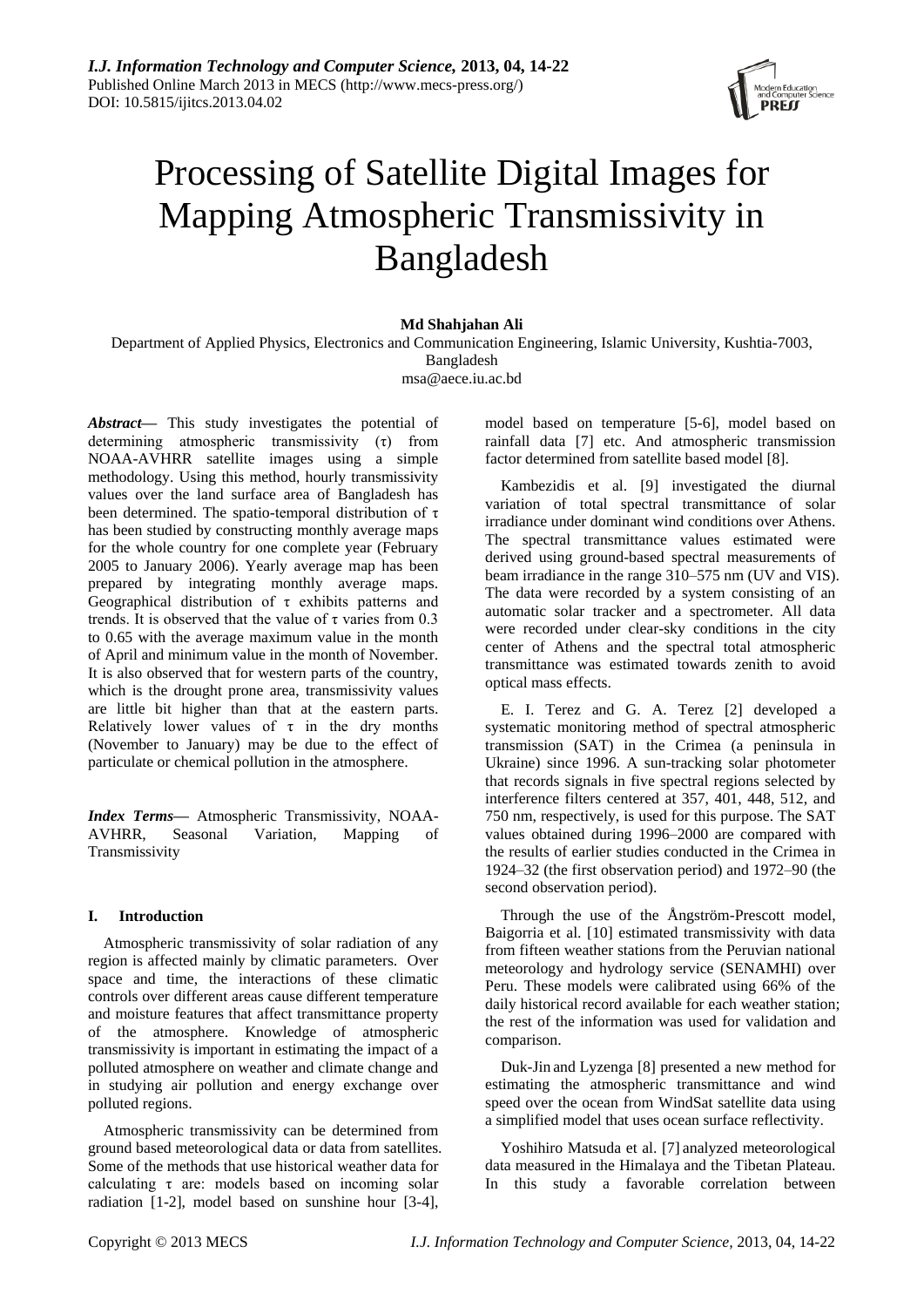precipitation and atmospheric transmissivity of solar radiation is found in terms of monthly values.

Ahmad and Tiwari [11] estimated the cloudiness/haziness factors and atmospheric transmittances using polynomial regression analysis for the composite climate of New Delhi (latitude:  $28.58^{\circ}$  N; longitude:  $77.02^{\circ}$  E; elevation: 216 m above msl). Meteorological data for this study was obtained from Indian Meteorological Department. Atmospheric transmittances for beam and diffuse radiation have been introduced to take into account the uncertain behaviour of atmospheric conditions.

Sun Ji-yin [12] presented a simplified computation algorithm of atmospheric transmittance analyzing data of absorption attenuation of the atmospheric gas such as steam and carbon dioxide.

By using Sambo's and Chauliget's model W.E. Alnser and AL-Mudifa[13] was calculated the atmospheric transmission factor for Bahrain. The average atmospheric transmittance was found to be  $(0.48\pm28)$  in using the former method and  $(0.76\pm007)$ in the latter one.

The present study investigates the potential of using Advanced Very High Resolution Radiometer (AVHRR) sensor data from National Oceanic and Atmospheric Administration (NOAA) satellite of USA for mapping atmospheric transmissivity of solar radiation using a simple methodology applicable to the tropical environment.

The remainder of this paper is organized as follows: Section 2 gives an effective method of preprocessing satellite images and step by step procedure of determining atmospheric transmissivity. Section 3 describes the seasonal and yearly variation of atmospheric transmissivity over the surface area of Bangladesh. Discussions on the results are also included in this section. Conclusion is given in the final section.

# **II. Methodology**

#### **2.1 Processing of Satellite Images**

Meteorological satellites such as NOAA, GOES, METEOSAT, INSAT etc. provide images of brightness over large areas of the earth's surface. These brightness values can be converted to incoming solar radiation at ground to observe microclimate characteristics. The following sections provide step by step description of the developmental stages of satellite based methodology using NOAA-AVHRR images.

#### **2.1.1 Satellite image acquisition**

The National Aeronautical and Space Administration (NASA) and National Oceanic and Atmospheric Administration (NOAA) operated Polar Operational Environmental Satellite (POES) offers an alternative to surface measurements. In this study digital data of Advanced Very High Resolution Radiometer (AVHRR/3) from sun synchronous NOAA satellites are used. The characteristics of NOAA images are given in Table 1.

Table 1: Characteristics of NOAA- AVHRR Images

| Satellite Name         | sensor         | Satellite ID       | <b>Spatial Resolution</b>   | Radiometric Resolution | <b>Sensor View Angle</b> |
|------------------------|----------------|--------------------|-----------------------------|------------------------|--------------------------|
| <b>NOAA-KLM Series</b> | <b>AVHRR/?</b> | NOAA-15, 16 and 17 | $.1 \times 1.1$ km at nadir | 16 bit                 | $55$ deg                 |

The space-borne AVHRR/3 radiometer data are downloaded by the 1.2m, L-band satellite antenna. The antenna system is a continuous time tracking and sensitive at the frequency of 1695 - 1710 MHz. Communication between satellite and ground station is happened by the high resolution picture transmission (HRPT) mode. In Bangladesh, the data of NOAA satellite is captured by the ground receiving station situated at Bangladesh Space Research and Remote Sensing Organization (SPARRSO) in Dhaka. The images are generated by Kongsberg Spacetec S,A, Ltd. Multimission Earth Observation System (MEOS). Radiometric resolution of the image data is of 16 bit. Images of one complete year (February 2005 to January 2006) from NOAA-17 are taken for this study.

## **2.1.2 Noise removal**

Image noise is any unwanted disturbance in image data that is due to limitations in the sensing, signal digitization or data recording process [14]. Different sources of this noise could be due to periodic drift or malfunction of the detector, electronic interference among sensor components, or problem in the transmission and recording process. The noise, if present in any part of the image can either degrade or totally mask the true radiometric information contained by the digital image. Hence, noise removal is very essential before any preprocessing or analysis of the image could be done.

## **2.1.3 Geometric correction and image to image registration of satellite images**

The orbiting satellites, like NOAA, provide images having swath width of about 2399 km. Due to such large swath width, during the scanning process, a number of geometric distortions are introduced into the image data. Also, raw images obtained from the ground receiving stations are not maps. They cannot be used to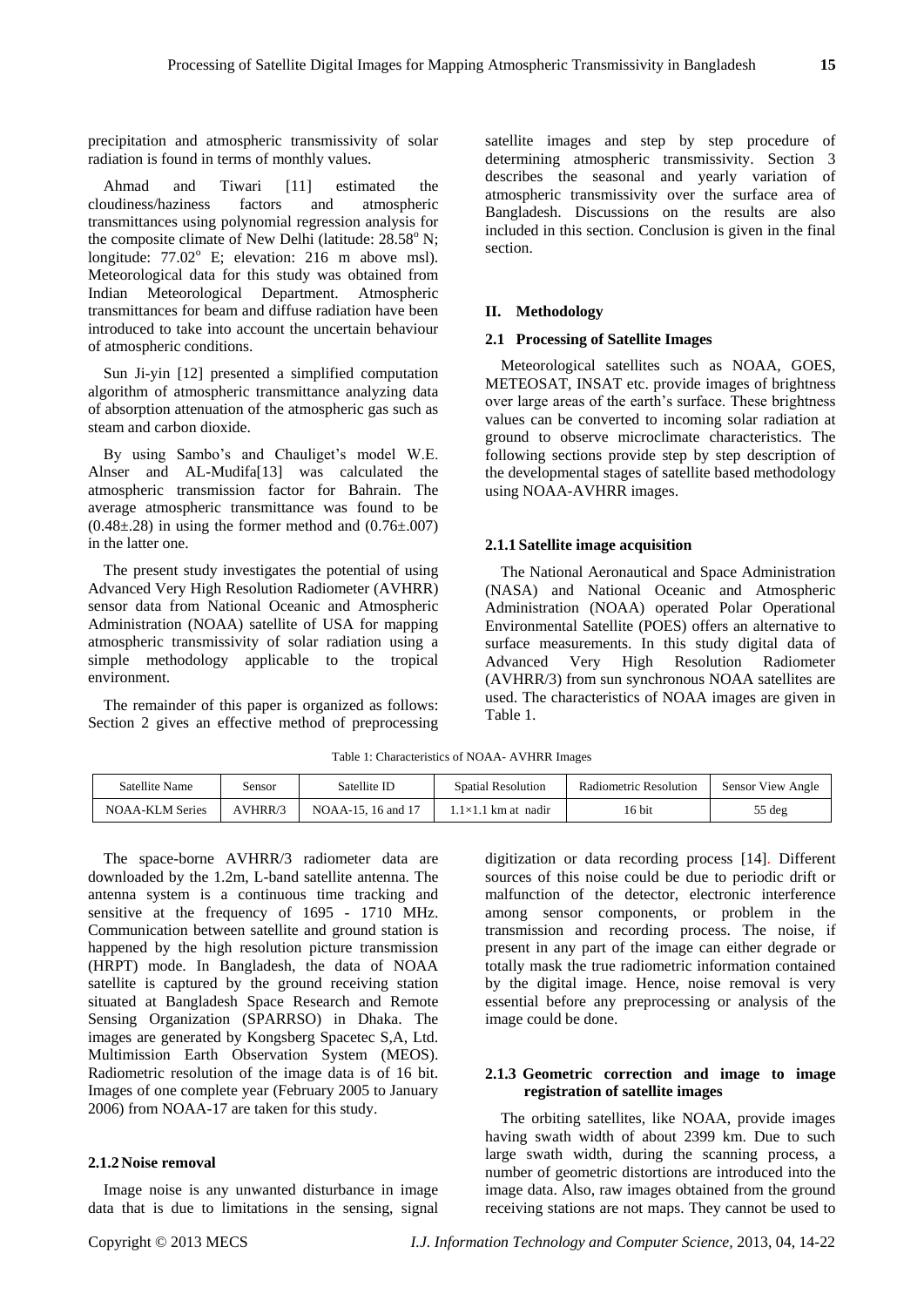find positional parameter of any point on the image or for image to image comparison. Therefore, geometric correction of the images is necessary for achieving required locational accuracy and registering the images with a common map coordinate system.

#### **Geometric correction method**

Removing geometric distortion is an important part of image processing. Also this is the most time consuming part of processing. Different geometric correction methods are available. These methods varies from simple scale change and rotation, to non-linear wrapping based on sensor platform and earth dynamics modeling.

In this study, a two-stage process has been applied for the correction of geometric distortions from the images. A pre-rectified reference image is used to register the corrected images with reference to this image. In the first stage, an empty matrix in the map coordinate systems is created. Then the transformation of old coordinates to new coordinates is carried out through an affine (first order) or higher order transformation equations of the form:

1<sup>st</sup> order or affine transformation equation:

$$
X' = ao + a_1x + a_2y
$$

and

$$
Y \doteq bo + b_1 x + b_2 y \tag{1}
$$

2<sup>nd</sup> order transformation equation:

$$
X' = a_o + a_1x + a_2y + a_3x^2 + a_4y^2 + a_5xy
$$
  
and

$$
Y = b_o + b_1 x + b_2 y + b_3 x^2 + b_4 y^2 + b_5 xy \tag{2}
$$

where  $X'$  and  $Y'$  are coordinates for image and  $x$  and  $y$ are for map. The coefficients  $a_0-a_5$  and  $b_0-b_5$  are determined by minimizing the sum of squared errors using least squares technique.

Table 2: Geocorrection and projection parameters adopted in this study

| Transformation type  | Polynomial                    |  |
|----------------------|-------------------------------|--|
| Transformation order | Second order                  |  |
| Map projection       | Lambert conformal conic (LCC) |  |
| Resampling method    | Nearest neighbor              |  |

In the second stage, a suitable resampling method is employed to assign DN values to the output matrix pixels. The rectified images are intended to use for solar radiation estimation. In the rectification process, therefore, minimum changes in the original DN values are expected. To satisfy this condition, we have used nearest neighbor interpolation method for resamplingas this method (nearest neighbor) transfers the original pixel brightness values without averaging them. Image processing has been done using ERDAS IMAGINE® software. In the geometric correction process, distortions of the navigated images are corrected by using ground control points selected manually. About 20 GCPs are used for each image. Table 2 shows the geocorrection and projection parameters adopted in this study. In our case the image size is large (about 1024 x 1024 pixels) which contains different surface terrain, so the  $2<sup>nd</sup>$  order transformation equation has been used for achieving required accuracy.



Fig. 1: Transformation from one coordinate system to another

## **2.1.4 Radiometric calibration and conversion of DN values to physical parameters**

Radiometric calibration of the AVHRR visible and near-infrared channels (channel 1 and 2) is an important consideration. Although NOAA performs pre-launch calibration, it is not sufficient to relay on these calibration data alone to achieve the desired accuracy from AVHRR data (NOAA data user's guide, section-3). The instrument characteristics cannot be expected to remain the same in orbit as they were before launch. This situation occurs primarily because the thermal environment varies with the satellite's position in orbit, causing the output in digital counts to vary. Initially, Channel 1 and 2 are observed to degrade in orbit because of the launch associated contamination. Continued exposure to the harsh space environment is also a contributing factor [15]. In addition, the performance is degraded with the instrument's components age in the years that elapse between the pre-launch tests and the years that the instrument is typically operational. Using these coefficients, raw digital counts can be converted to the corrected top of atmosphere (TOA) reflectance using the formula (NOAA Data User's Guide)

$$
Ref_i(l, c) = S_i \times DN_i(l, c) + I_i \tag{3}
$$

where,  $Ref = percent$  reflectance;  $i = channel$  number 1, 2 or 3A;  $l,c = image coordinate (line and column)$ number);  $S_i$  = slope (gain) for band i;

 $I_i$  = intercept for band i; and  $DN_i(1,c)$  = digital count value for band i at pixel (l,c).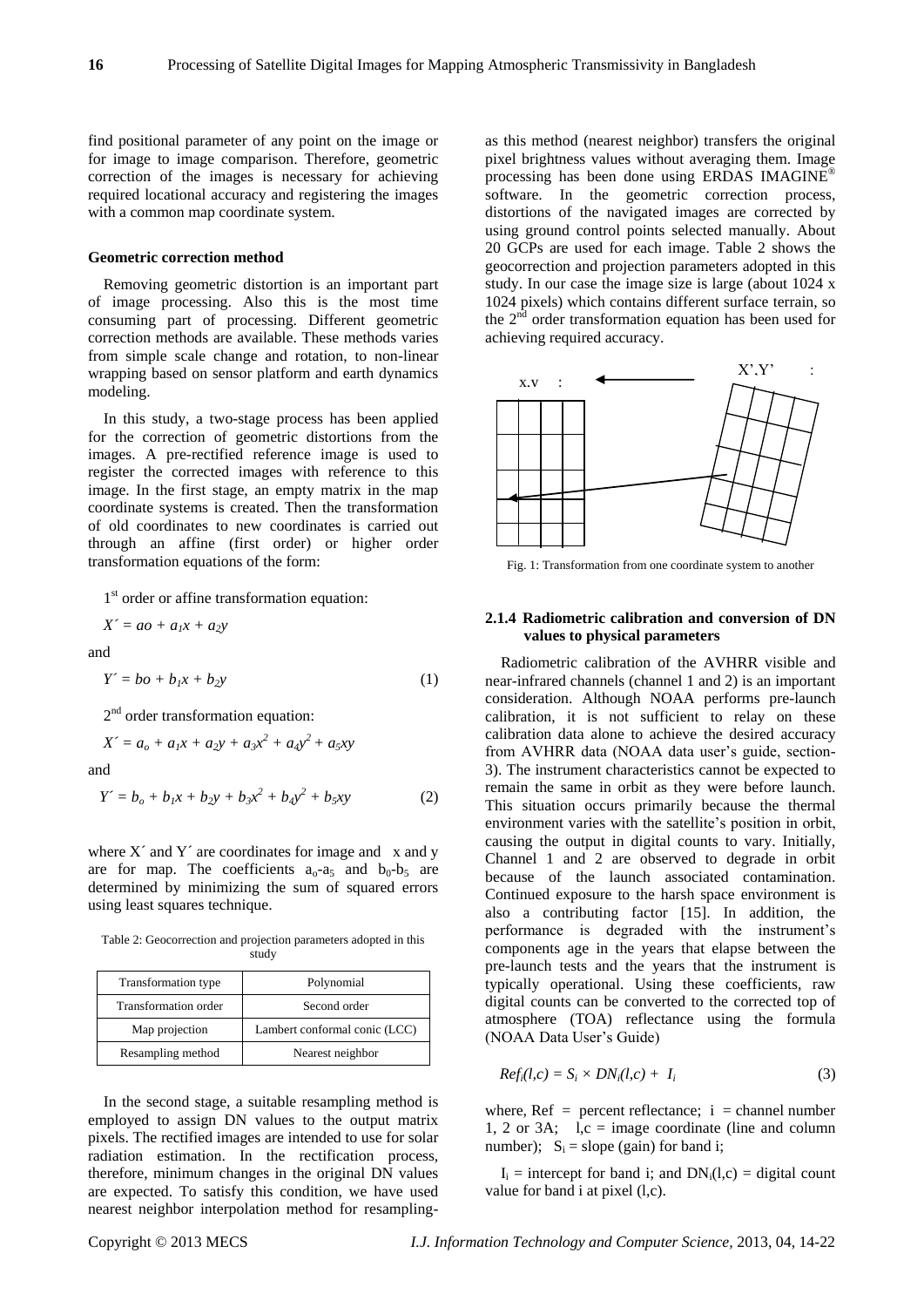### **2.1.5 Sun angle effect and sun-earth distance effect correction**

Besides radiometric changes, there is solar illumination variability along the orbital path (north/south direction). Solar illumination changes in the north/south direction with an orbit are corrected using the cosine of solar zenith angle as:

$$
Corrected \, reference =
$$
\n
$$
Original \, reflection \, c \times (d^2 / cos \theta) \tag{4}
$$

where,  $d2$  = eccentricity correction factor and

 $\theta$  = solar zenith angle.

Here d is the sun-earth distance expressed in astronomical units and  $d^2$  generally referred to as the earth-sun distance correction factor, accounts for the seasonal variations in the solar irradiation at the top of the atmosphere.

## **2.2 Determination of incident solar radiation using satellite data**

Incident solar radiation map for the whole country was constructed using a satellite based statistical model which was developed in our previous study [16-17]. Detail description of the method is out of the scope of this paper. For sake of clarity a brief description is given here. The methodology employed in this work is a statistical approach. The basic idea of the model is that the amount of cloud covering over a given area statistically determines the global solar radiation received by that area. The first step of the methodology is the determination of cloud index for each point on the image (i,j), called a pixel. The second step is to find the total atmospheric transmission factor from the ground measured values. The third step is to find the model coefficients from a linear relation of cloud index and atmospheric transmission factor which is then used in the final step for the estimation of global solar radiation using the model.

## **2.2.1 Cloud Cover Index**

Cloud cover index,  $n^t(i,j)$ , for a particular pixel  $(i,j)$ at a time t, can be defined as [18-19]

$$
n^{t} = \frac{r_{app}(i, j) - r_{clear}(i, j)}{r_{cloud}(i, j) - r_{clear}(i, j)} \dots \dots \dots (5)
$$

where  $r_{app}(i,j)$  is the instantaneous/apparent planetary reflectance sensed by the satellite radiometer;  $r_{clear}(i,j)$  is the clear sky planetary albedo corresponding to a reflectance for the clear sky earth's surface plus the dry atmosphere above it and  $r_{cloud}(i,j)$  is the reflectance for the overcast cloud including albedo of cloud top and atmosphere above the cloud.

#### **2.2.2 Finding model coefficients**

For running the model, first we need some training data. These data are obtained from some test ground stations that measure incoming solar radiation. These incoming solar radiation data along with the satellite data are used to find model coefficients (or regression coefficients). For short durations (for a month), these coefficients were considered constant.

## **2.2.3Estimation of solar radiation**

Once regression coefficients of an area are known, they are used to estimate hourly global solar radiation for that area. Solar radiation maps for the whole country are obtained through extrapolation. Monthly solar radiation maps are derived from the daily hourly maps.

## **2.2.4 Determination of atmospheric transmissivity**

Atmospheric transmissivity or atmospheric transmission coefficient, or clearness index,  $\tau$ , is the ratio of [global solar radiation at ground level](file:///F:/TH/New%20Folder%20(2)/Estimating_solar_radiation_at_ground_level.html) to [extra](file:///F:/TH/New%20Folder%20(2)/Calculating_extra-terrestrial_solar_radiation.html)[terrestrial solar radiation.](file:///F:/TH/New%20Folder%20(2)/Calculating_extra-terrestrial_solar_radiation.html) The transmissivity was calculated in this paper using

$$
\tau = I_s / I_0 \tag{6}
$$

where  $I_s$  (kJ m<sup>-2</sup> h<sup>-1</sup>) is the solar radiation incident on the earth surface at a certain point averaged over an hour and  $I_0$  (kJ m<sup>-2</sup> h<sup>-1</sup>) is the hourly extraterrestrial solar radiation over a horizontal surface at the same point.

 $I_0$  was calculated using the following equation [20]

$$
I_0 = I x E_0 (\sin \delta \sin \varphi +
$$
  
(24/π) sin(π/24) cosδ cosφ cosω<sub>i</sub>) (7)

where *I* is the solar constant,  $E_0$  is the eccentricity correction factor,  $\delta$  is solar declination,  $\varphi$  is the latitude and  $\omega_i$  is the hour angle at the middle of the hour. I<sub>s</sub> was determined through processing of satellite images as described in section 2.2. The obtained monthly average incident radiation map was divided into latitude and longitude grids and radiation values on surface level and extraterrestrial radiation for each intersecting grid points were recorded. Transmissivity values for the grid points were then calculated using (4). Values of  $\tau$  for the grid points were taken as input to  $\text{SURFER}^{\circledast}$ software to construct map of  $\tau$  for the whole study area. Spatio-temporal distribution of  $\tau$  was studied by preparing monthly maps for the whole country for twelve months (February 2005 to January 2006). Yearly average map was prepared by integrating the monthly average maps. Overall procedure for mapping atmospheric transmissivity has been shown in Fig 2. Processing of satellite images was done using Erdas Imagine® software.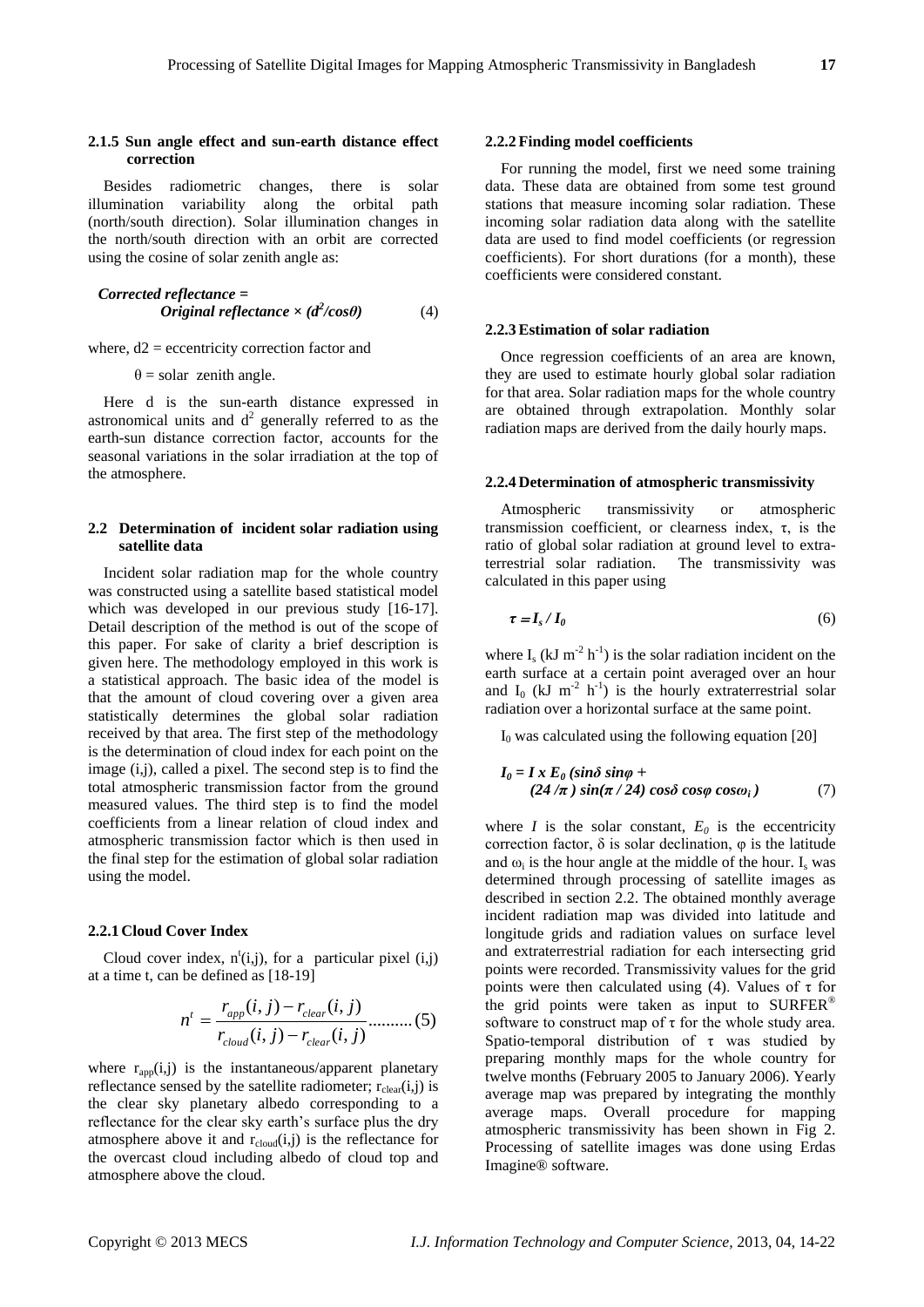

Fig. 2: Flow diagram for finding atmospheric transmissivity from satellite images

#### **III. Result and Discussion**

In this work, we have estimated the spatial distribution of atmospheric transmissivity of solar radiation for wavelength band 0.3μm to 3.0μm using NOAA-AVHRR satellite data. Following figures (Figure 3 and Figure 4) show the results for the study period. The values presented here are monthly average hourly values for the hour 10:00 am to 11:00 am LST (local standard time) which is designated as 10:30am.

Fig 3(a) and 3(b) show the spatial variation of atmospheric transmissivity for the months of January and February. Transmissivity values in these months were observed to increase progressively from southern region to northern region. For these months transmissivity value for the country was seen to vary from 0.43 to 0.59.

Fig 3(c) shows monthly variation of average transmissivity over the country for March. For this month transmissivity value varies in the reverse direction as that was seen in the previous month. Northeastern parts of the country were seen to have lower transmissivity values whereas southern parts have higher values.

Fig 3(d), 3(e) and 3(f) show map of  $\tau$  for April, May and June respectively. Relatively higher value of transmissivity (0.45 to 0.64) was observed all over the country for these summer months. Fig  $3(g)$ ,  $3(h)$ ,  $3(i)$ and 3(j) show the spatial variation of  $\tau$  for the months of July, August and September. From July, transmissivity value was seen to decrease sharply from that was

observed in June. For these months transmissivity value was between 0.34 and 0.50. In June, the atmosphere of the western zone of the country was seen to be more transparent than that in the eastern zone. For other months except some local variability, transmissivity values were more or less same over the country.

Fig 3(k) and 3(l) show the spatial variation of transmission factor for the months of November and December. In November the lowest value of transmissivity of the year was recorded for the country (0.35 to 0.44). In December, a little increase of  $\tau$  was observed. It was noticed from the figures that in November transmissivity value increased from northern to southern direction whereas in December this value increased from southern to northern direction.

Fig 4 shows the yearly average map of transmissivity over the land surface area of Bangladesh. Yearly average map shows that there is a small spatial variation of transmissivity over the country. Transmissivity value varies from 0.467 to 0.512. The higher transmittance areas are the mid-western and north-western parts and in eastern hilly areas.

Bangladesh is primarily a low-lying plain situated on deltas of large rivers flowing from the Himalayas. Geographically, it extends from 20˚34´ N to 26˚38´ N latitude and from 88˚01´ E to 92˚41´ E longitude. Bangladesh has a sub-tropical humid climate characterized by wide seasonal variations in rainfall, moderately warm temperatures and high humidity [21].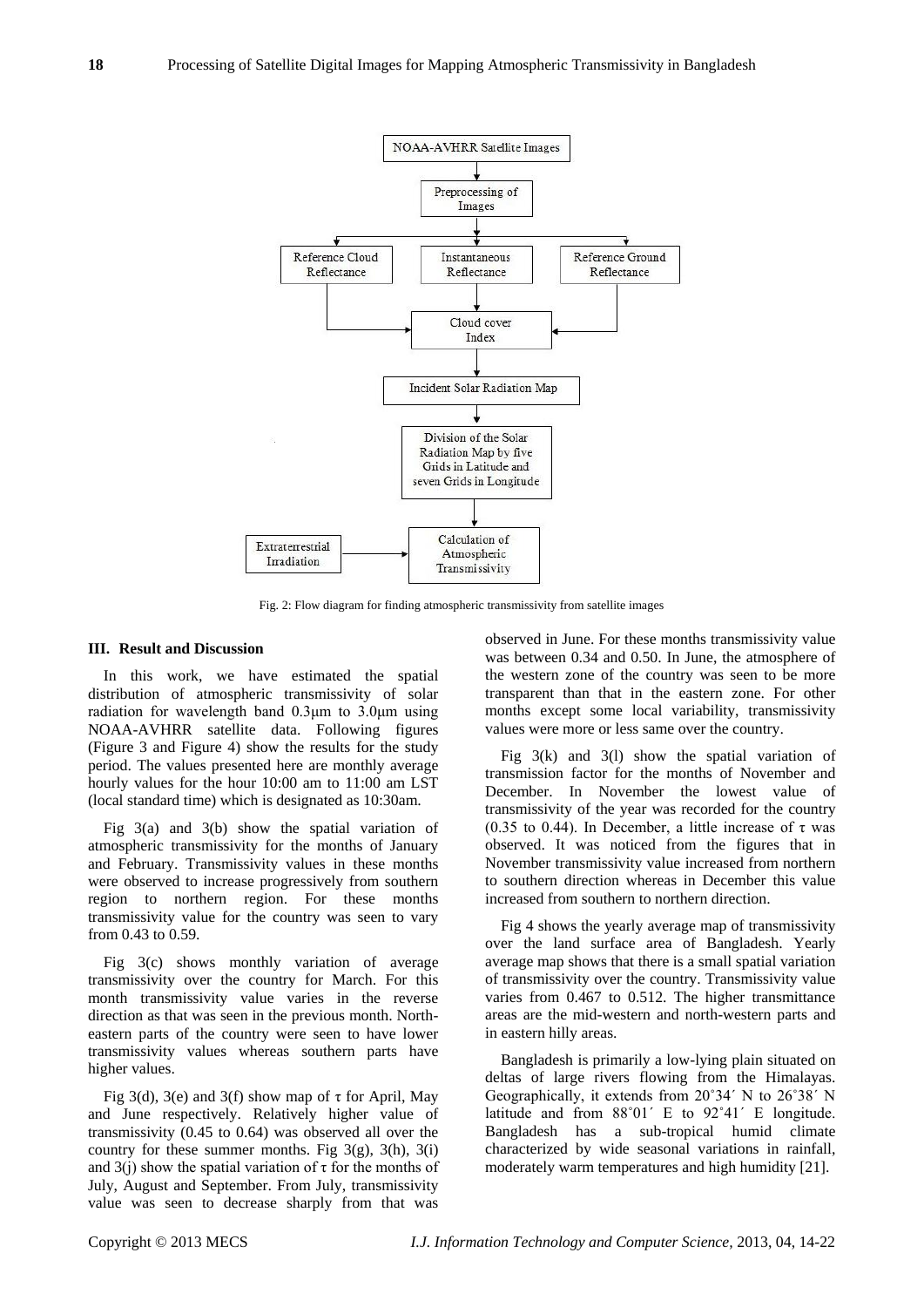

Fig. 3: Monthly average transmissivity map of Bangladesh for (a) January (b) February (c) March (d) April and (e) May and (f) June at 10:30 am.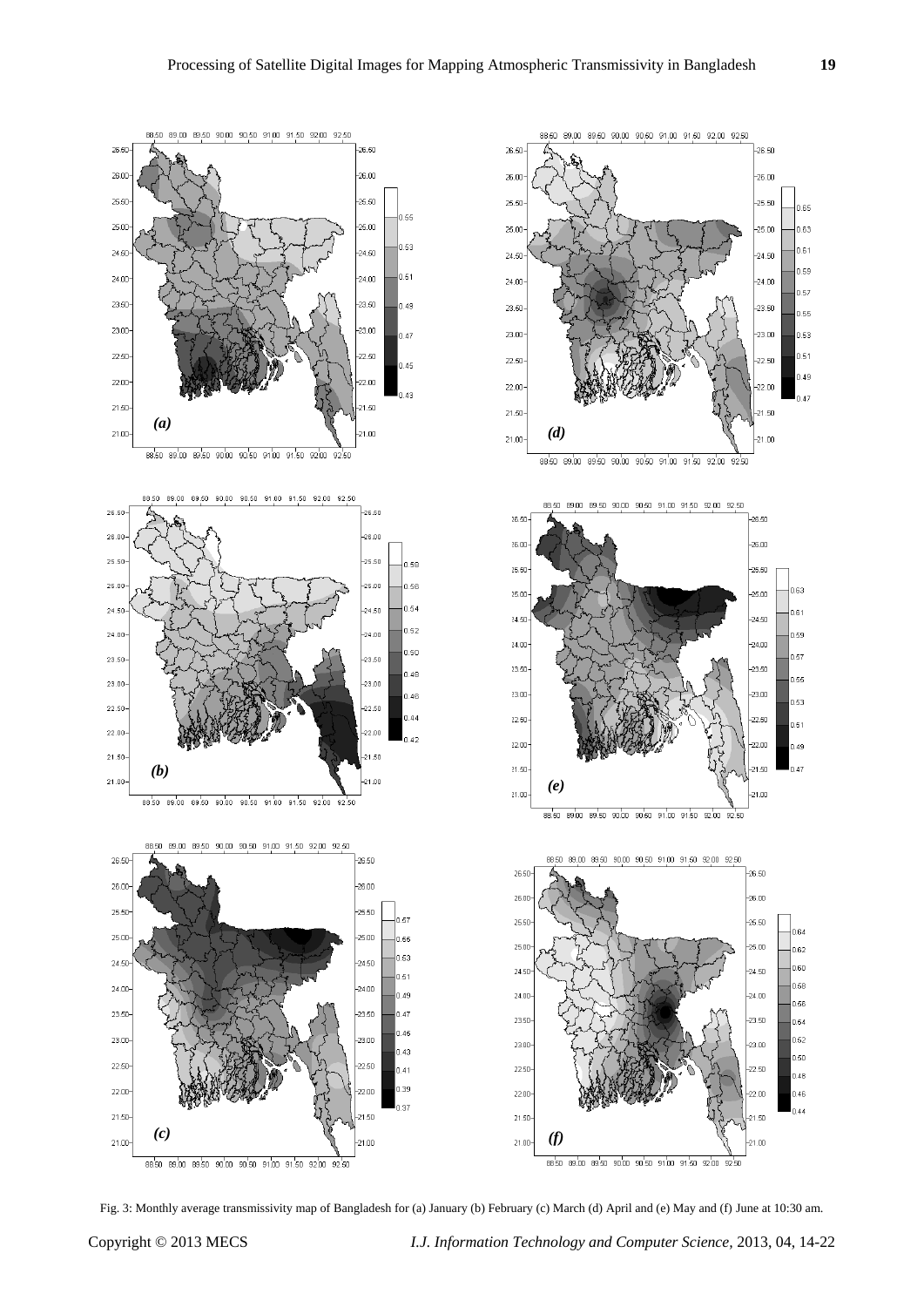

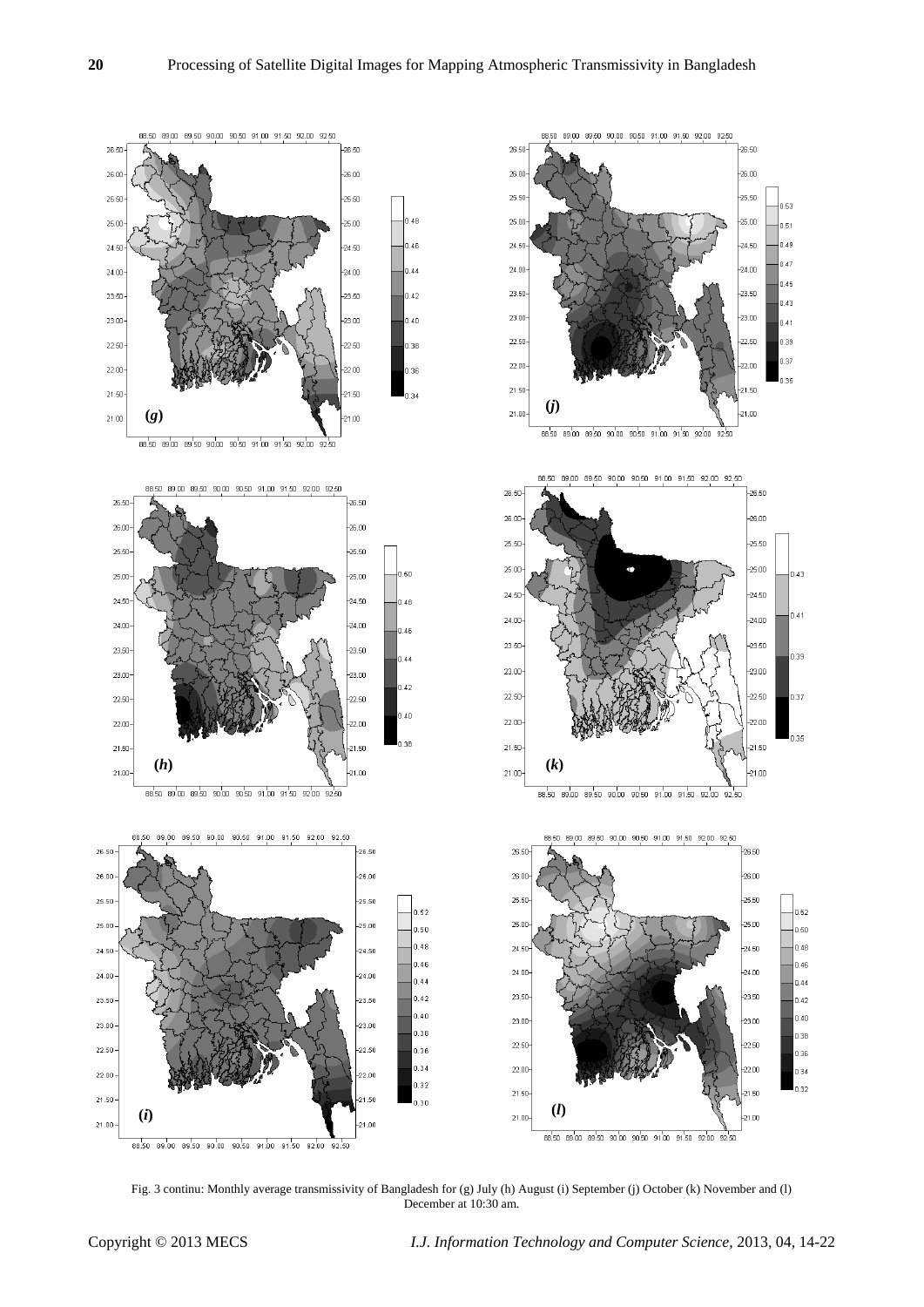Four distinct seasons can be recognized in Bangladesh from the climatic point of view: (1) the dry winter season from December to February, (2) the premonsoon hot summer season from March to May, (3) the rainy monsoon season from June to September and (4) the post-monsoon autumn season which lasts from October to November. Rainfall variability in space and time is one of the most relevant characteristics of the climate of Bangladesh. Rainfall in Bangladesh varies from 1400 mm in the west to more than 4300 mm in the east of the country [22].



Fig. 4: Yearly average map of atmospheric transmissivity over Bangladesh

The map sequence (Fig  $3(a)$  to  $3(1)$ ) clearly shows the seasonal variation of  $\tau$ , with maximum values in the summer months of April to June and minimum values in November.

From January to March, high solar radiation areas expand progressively from south to north. This is mainly due to the change of sun's declination toward the celestial equator, causing an increase of latitude. Cloudiness plays a less important role in this increase because in this period skies in most parts of the country remain relatively clear. The irregular transmissivity distribution patterns in some areas and for some times may due to local climatic conditions.

During the pre-monsoon season (March to June), climate of Bangladesh is characterized by high incident radiation, high temperatures and sometimes occurrence of thunderstorms. Thunderstorms are the sources of premonsoon rainfall of Bangladesh [23]. Thunderstorms are the small scale local activity that affects transmissivity locally. As a result, lower transmissivity values may be observed in some areas of western and northern regions of the country. In April, the Sun's

declination is near the celestial equator, as a result higher radiation is incident all over the country. In addition, it is in a period of the dry season skies for most parts of the country are still relatively clear with low cloud frequency. This may be the cause of observing highest level of transmissivity.

Although, during July to September, extraterrestrial radiation is on the higher level for the whole country, effect of the southwest monsoon, in terms of rainfall and cloudiness, is strongly dominated. In this southwest monsoon period the precipitation is one order of magnitude more than during the rest of the year [24]. Consequently, the transmissivity of atmosphere is reduced in the rainy periods than that of summer months.

From September to December, apparent sun's path in the sky moves southward from the celestial equator, resulting in a slanting path for beam radiation from the Sun. As a result transmittance values remain relatively lower. In October, the winter monsoon begins that brings dry and cool air all over the country, causing clearer skies. During winter periods sun's radiation has to travel through long air causing lower transmissivity for the whole country. Lowest level of  $\tau$  can be observed at some places may due to the persistence of fog and other anthropogenic activities.

## **IV. Conclusion**

A simple method has been developed through the processing of NOAA- AVHRR satellite images to find the atmospheric transmissivity for Bangladesh. Data of twelve months have been processed to observe the spatio-temporal variation of τ over surface area of Bangladesh. It is observed that the geographical distribution of τ exhibits patterns and trends. No prior study has been done on the transmittance property of atmosphere on Bangladesh. Therefore it is not possible to make any comparative study or make any comment on the results.

#### **Acknowledgement**

Data of remote sensing satellites are obtained from Bangladesh Space Research and Remote Sensing Organization (SPARRSO), Dhaka.

#### **References**

- [1] Guillermo A., Esequiel B., Villegas B., Trebejo I., Carlos J. and Quiroz R. 2004. Atmospheric transmissivity distribution and empirical estimation around the central Andes. International Journal of Climatology. 17: 1651-1665.
- [2] Terez E.I. and Terez G.A. 2002. Investigation of Atmospheric Transmission in the Crimea (Ukraine)